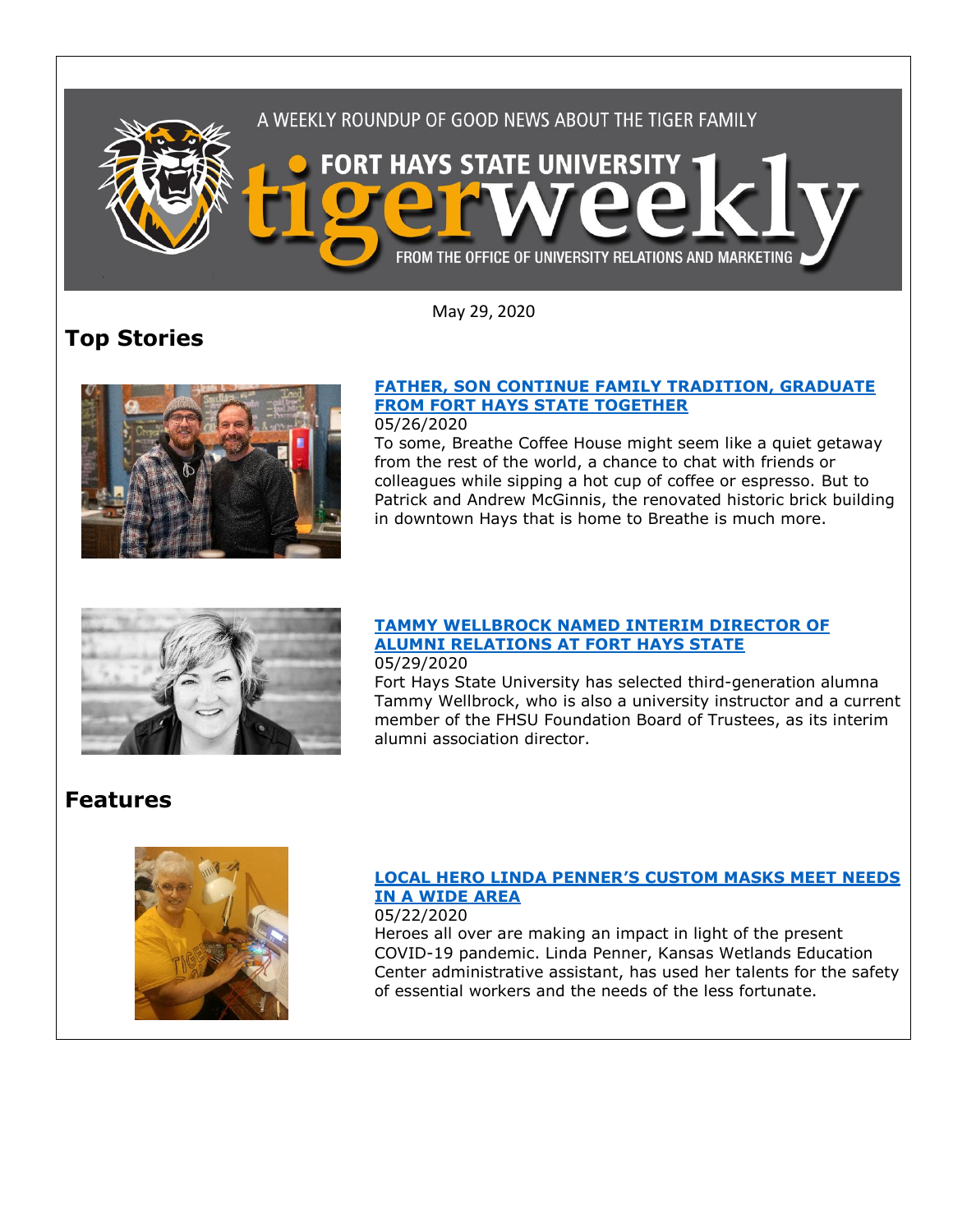

### **FORT [HAYS STATE HOSTS SMEI VIRTUAL SUMMER CAMPS](https://www.fhsu.edu/news/2020/05/fort-hays-state-hosts-smei-virtual-summer-camps)** 05/27/2020

Fort Hays State University's Science and Mathematics Education Institute is offering a free virtual summer camp with Dr. Sarah Broman Miller, FHSU Reading Specialist.

## **Accomplishments and Happenings**



### **[FORT HAYS STATE COLLEGE OF HBS ANNOUNCES](https://www.fhsu.edu/news/2020/05/fort-hays-state-college-of-hbs-announces-outstanding-2020-students,-faculty)  [OUTSTANDING 2020 STUDENTS, FACULTY](https://www.fhsu.edu/news/2020/05/fort-hays-state-college-of-hbs-announces-outstanding-2020-students,-faculty)** 05/19/2020

Rylee Staab, Holcomb, Jordan Sparrow-Antonio, Brighton, Colo., and Jenny Niblock, Colby, have been named the outstanding undergraduate and graduate students in the College of Health and Behavioral Sciences at Fort Hays State University for 2020.



### **[GRADUATE ACQUIRES MORE THAN A DEGREE FROM FHSU](https://www.fhsu.edu/news/2020/05/graduate-acquires-more-than-a-degree-from-fhsu)** 05/22/2020

Experiences during her college career at Fort Hays State University set a solid foundation for life, says Deja Brewer. A self-proclaimed shy person when she came to FHSU from Overland Park four years ago, Brewer became the first member of her family to graduate from college this May. She earned a bachelor of general studies degree while stepping out of her comfort zone on campus and found the courage to pursue her dream of attending culinary school.



## **[TOURISM, HOSPITALITY MANAGEMENT STUDENTS](https://www.fhsu.edu/news/2020/05/tourism,-hospitality-management-students-inducted-into-honor-society)  [INDUCTED INTO HONOR SOCIETY](https://www.fhsu.edu/news/2020/05/tourism,-hospitality-management-students-inducted-into-honor-society)**

05/27/2020

Nine tourism and hospitality management students at Fort Hays State University were recently inducted into the Eta Sigma Delta Honor Society in a ceremony conducted via Zoom.